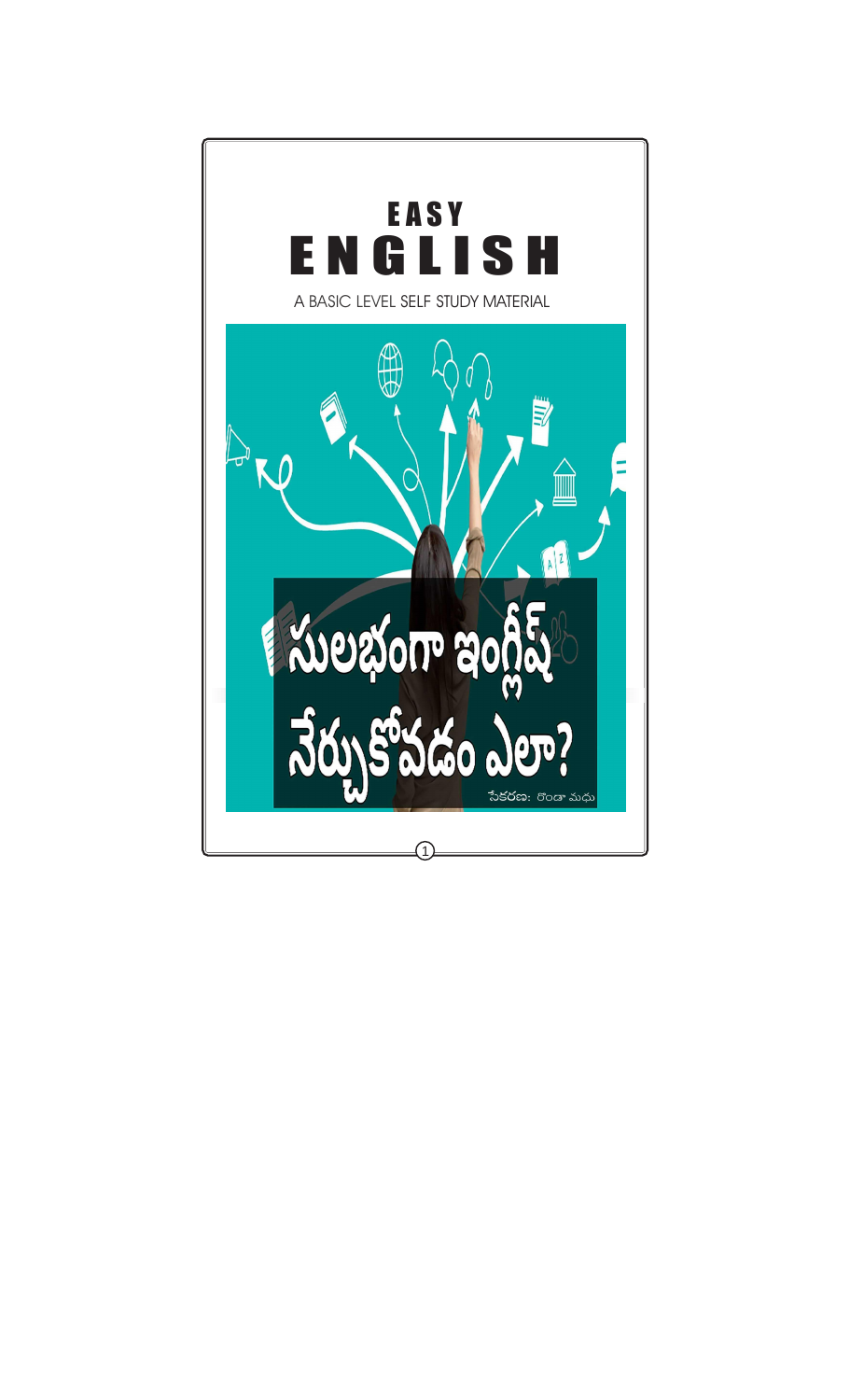## **TABLE OF CONTENT**

| 1.              | <b>FORE WORD BY AUTHOR</b>               | 4     |
|-----------------|------------------------------------------|-------|
| 2.              | <b>EDITING WORDS BY AUTHOR</b>           | 5,6,7 |
| 3.              | <b>FABLE STORY FOR YOU</b>               | 8     |
| $\mathcal{A}$ . | <b>INTRODUCTION</b>                      | 10    |
| 5.              | <b>LIST OF WORDS MOST COMMONLY USED</b>  |       |
|                 | <b>IN DAILY ENGLISH</b>                  | 14    |
|                 | 6. WORD ORDER                            | 22    |
| 7 <sub>1</sub>  | <b>TYPES OF SENTENCES</b>                | 26    |
| 8.              | <b>STATIVE SENTENCES: STRUCTURE-1</b>    | 27    |
|                 | 9. ARTICLES                              | 29    |
|                 | 10. STATIVE SENTENCES: STRUCTURE-2       | 31    |
|                 | 11. WORD CONJUGATIONS                    | 36    |
| 12.             | <b>TENSES</b>                            | 43    |
|                 | 13. TENSES FUNCTIONS                     | 44    |
|                 | 14. TENSES FOUNDATION                    | 50    |
|                 | 15. VOICE (ACTIVE VOICE)                 | 66    |
|                 | 16. PASSIVE VOICE                        | 72    |
|                 | 17. MODALS                               | 78    |
|                 | 18. BE STRUCTURES                        | 84    |
|                 | 19. THE CORRECT USE OF SOME PREPOSITIONS | 90    |
| 20.             | <b>DIRECT SPEECH AND INDIRECT SPEECH</b> | 94    |
|                 | 21. QUESTION TAGS                        | 100   |
| 22.             | <b>SYNONYMS</b>                          | 101   |
|                 | 23. ANTONYMS                             | 103   |
|                 | 24. PRONUNCIATION                        | 105   |
|                 | 25. POWER ENGLISH MINI STORY LESSONS     |       |
|                 | 1. A WISE KING                           | 109   |
|                 | 2. NO GAINS WITHOUT PAINS                | 112   |
|                 | 3. MAMA'S BOYS                           | 114   |
|                 |                                          |       |
|                 | 3,                                       |       |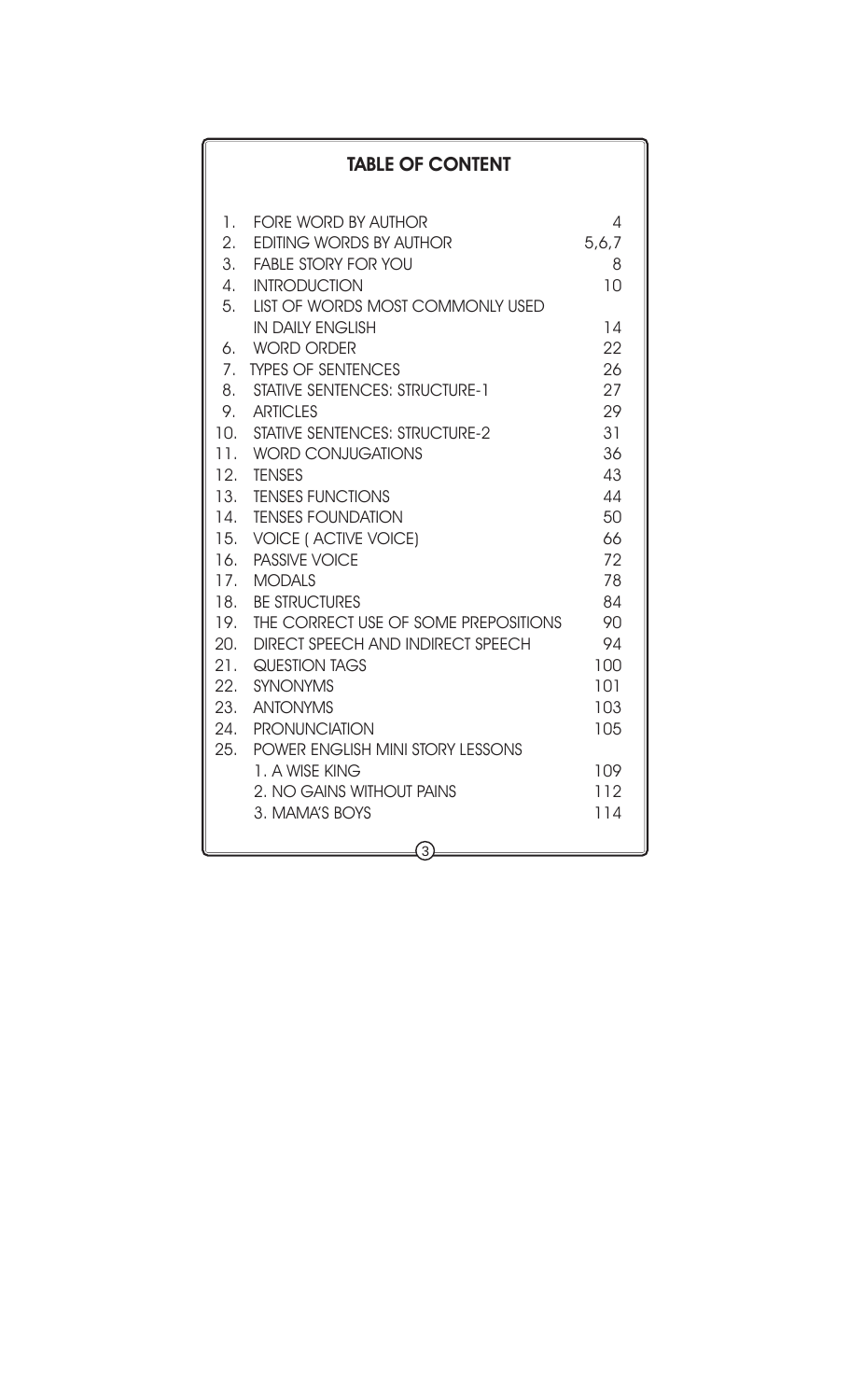## మీ కోశనం ఒక కథ

ఒక అడవిలో కుందేలు మరియు తాబేలు చాలా కాలం నుండి నివసిస్తూ వుండి అవి రోజూ వాటి నివాసము దగ్గర వున్న దేవాలయము వద్ద కలుసు కొనేవి. అలా రోజులు గడుస్తున్న కొలది వాటి మద్య స్నేహము పెరిగి, [పాణ స్నేహితులుగా మారాయి. ఒక రోజు తాబేలుకు ఒక ఆలోచన వచ్చి కుందేలుతో ఇలా అంది. మనము రోజూ ఇలా వట్టి చేతులతో దేవాలయముకు రాకపోతే 2 కి.మీ. దూరములో గల నది ఒడ్డున వున్న పూలను కోసుకొచ్చి దేవునికి అలంకరిస్తే ఎలా వుంటది'. అఫుడు కుందేలుకు ఆలోచన నచ్చి ఓ.కే. అంది. ఇంకేముంది ఫూల కోసము తాబేలు మరియు కుందేలు రోజు ఉదయము వెళ్ళి మధ్యాహ్నము వరకు నది ఒడ్డునకు చేరి ఫూలను కోసుకొని సాయంకాలము వరకు దేవాలయము చేరుకుని దేవుణ్ణి పూలతో అలంకరించి ఇంటికి వచ్చేవి. అలా కొన్ని రోజులు గడిచాక ఒక రోజు పూలకు వెళు <sub>"</sub>న్నప్పుడు కుందేలు తాబేలు యొక్క నడకని చూసి ఎగతాళి చేసింది. అపుడు తాబేలుకు చాలా కోపం వచ్చింది. అదే కోపంలో తాబేలు కుందేలుతో నది ఒడుౖన వరకు పరుగు పందెం కాసింది. ఇంకేముంది పరుగు పందెం (పారంభమైంది. కుందేలు చాలా వేగముతో పరిగెత్తుతూ చాలా దూరం వెళ్ళాక వెనకకు చూసి ఇప్పుడప్పుడే తాబేలు రాదని (గహించి కాసేపు వి(శాంతి తీసుకుందామని అలానే పడుకుంది. కుందేలు లేచి పందెముని పూర్తి చేయుటకు పరిగెత్తుతూ గమ్యస్థానము వరకు వెళ్ళెసరికే తాబేలు పందెం పూర్తిచేసి గెలిచింది. (ఇక్కడ వరకు గల కథ నుండి నీతి (Slow and steady wins the race) నెమ్మదిగా, నిలకడగా పని చేసిన విజయము వరిస్తుంది).

కుందేలు, తాబేలు ఆడుకుంటూ రా(తి వరకి ఇంటికి చేరుకున్నాయి. కుందేలుకు ని(దపట్టట్లేదు... ఎలా ఓడిపోయాను అని రా|తంతా ఆలోచించి తన ఓటమికి కారణము తెల్పుకుంది. మరుసటి దినం కుందేలు తాబేలుతో ఇంకొక సారి పరుగు పందెం పెట్టుకుందామని అంది దానికి తాబేలు సరే అంది. ఇంకేముంది పరుగు పందెం (పారంభమైంది కుందేలు చాలా వేగముతో పరిగెత్తుతూ ఎక్కడా ఆగకుండా పందెం పూర్తిచేసి గెలిచింది. (ఇక్కడ వరకు గల కథ నుండి నీతి (Fast and steady wins the race) తొందరగా, నిలకడగా పని చేసిన విజయము వరిస్తుంది).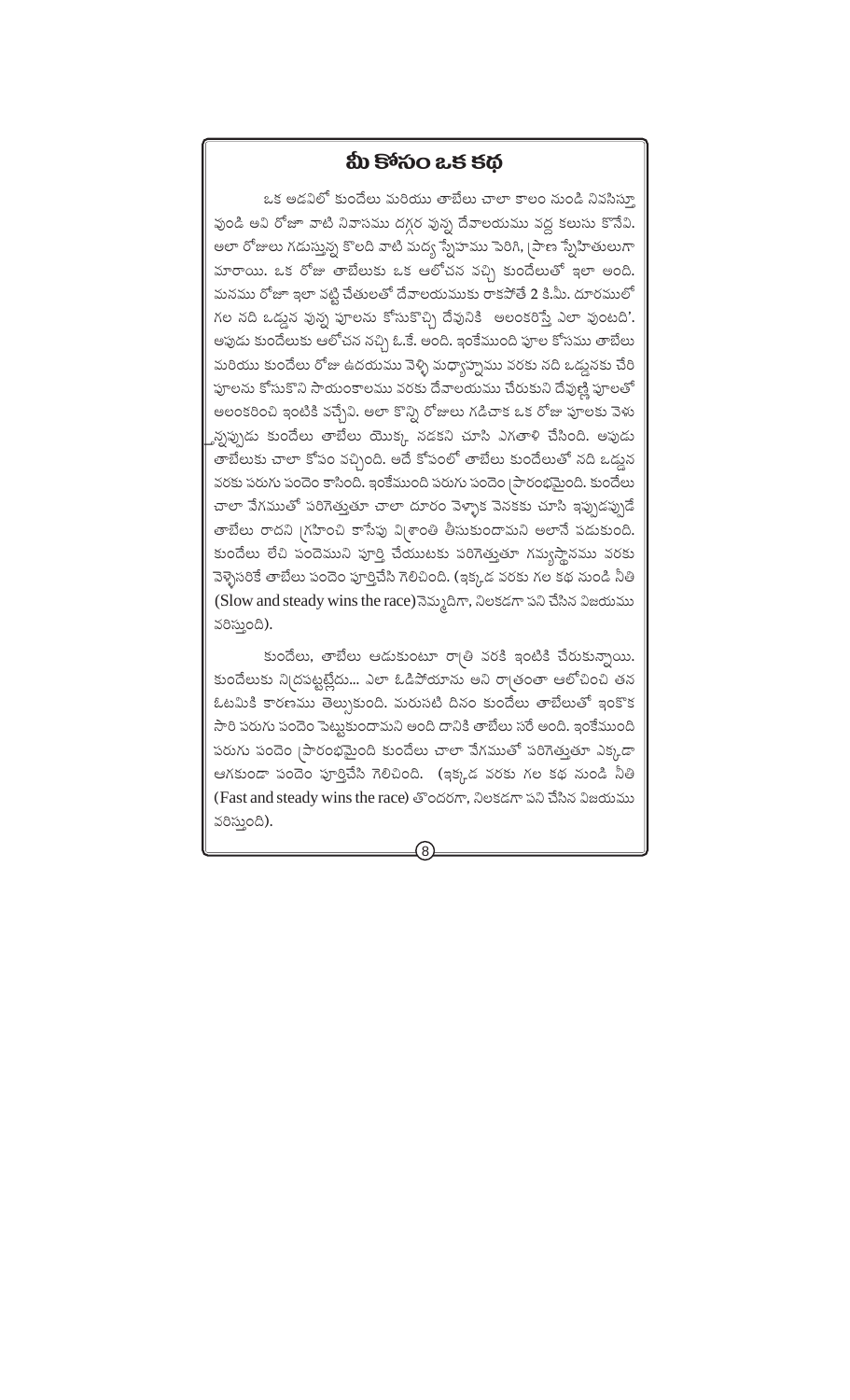# **WORD ORDER**

ఏ భాషలోనైన ఒక వాక్వము(Sentence) యొక్క అర్థము ఆ వాక్వములోని పద(కమము(Word Order) పై ఆధారపడియుంటుంది.

వాక్వములో సాదారణంగా 2 భాగాలుంటాయి, అవి SUBJECT మరియు PREDICATE.

#### **SENTENCE= SUBJECT + PREDICATE.**

| ರ್ಹಿ: | <b>SUBJECT</b> | <b>PREDICATE</b> |
|-------|----------------|------------------|
|       |                | LOVE MY INDIA.   |
|       | <b>MY NAME</b> | IS RAJU.         |
|       | <b>SITA</b>    | IS GOOD GIRL.    |
|       | HE.            | FELL DOWN.       |
|       | <b>RAMA</b>    | KICKED THE BALL  |

వాక్వము(Sentence)లో వున్న SUBJECT మరియు PREDICATE అంటే ఏమిటో చూదాం.

 $SUBJECT$  (కర్త భాగము):- వాక్వములో ఎవరిని లేదా దేని గురించి మాట్లాడుతున్నామో వానిని లేదా దానిని గురించి తెలియజేయు భాగం.

PREDICATE(Sar with ) :- వాక్వములో SUBJECT యొక్క పూర్తి సమాచారము ( స్థితి (STATE)గురించి గాని, సంఘటనల (EVENTS) గురించి గాని లేదా (కియల (ACTIONS) గురించి) తెలియ జేయు బాగము.

ఉదా:- Rama kicked the ball.( రాముడు బంతిని తన్నెను)

పై వాక్వమును గమనించినటైతే ఇందులో బంతిని తన్నుట అనే (కియ జరిగింది. ఈ 'తన్నుట' అనే పని ఎవరు చేసారంటే రాముడు అంటాము. అనగా తన్నుట అను పనికి 'రాముడు' కర్త (SUBJECT) అయి వున్నాడన్నమాట.

రాముడు ఏమి చేసాడంటే 'బంతిని తన్నెను' అని చెప్తాము. ఇది (కియా భాగము(PREDICATE) అన్నమాట. ఈ PREDICATE భాగములో తన్నుట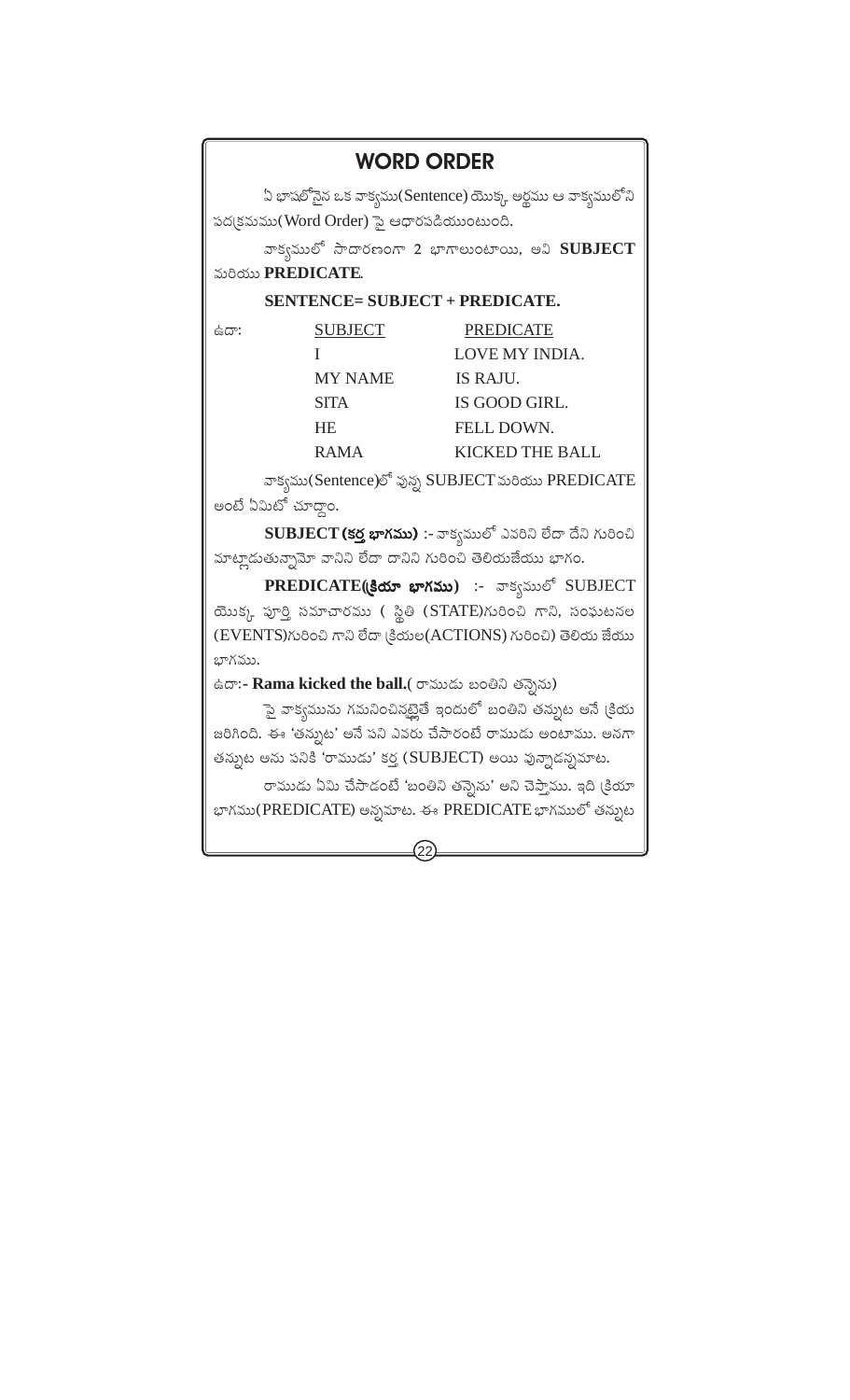#### පකුරක පුරපං පිංහු ර්මීපී තිරි තිරි තිරි තුප ලො බිරා,ජාර්ගන්

**STRUCTURE 2** :- This is, These are, Is this, It is, Is it, That is, Is This is a book. These are books. ఇవి పుస్తకాలు. ఇది ఒక పుస్తకము. These are pens. This is a pen. ఇది ఒక కలము. ఇవి కలములు. This is a black dog. These are black dogs. ఇది ఒక నల్లని కుక్క. ఇవి నల్లని కుక్కలు. This is a computer. It is new. It is good computer. ఇది ఒక కంప్యూటర్. ఇది కొత్తది. ఇది మంచి కంప్యూటర్. This is not T.V. It is a computer. Is this a T.V.? ఇది టీ.వినా? ఇది టీ.వి కాదు. ఇది కంప్యూటర్. Is this a magazine? This is not magazine. It is a book. ఇది వార ప|తికనా? ఇది వార ప్రతిక కాదు. ఇది ఒక పుస్తకము. Is it new? No, It is not new. ఇది కొత్తదా? కాదు, ఇది కొత్తది కాదు. Is it your book? Yes. It is. ఇది నీ యొక్క పుస్తకమా? అవును, ఇది నాదే. There is a book on the table. బల్ల పై ఒక పుస్తకము వుంది. There are three books on the table. బల్ల పై మూడు పుస్తకాలు వున్నాయి. There is a chair in the study room. స్టడీ రూమ్ లో ఒక కుర్చీ వుంది. There are four chairs in the study room. స్టడీ రూమ్ లో నాలుగు కుర్చీలు వున్నాయి. Is there a bed in the bedroom?(బెడ్రూమ్ లో బెడ్ ఫుందా?) Yes, there is a bed in the bedroom.(అఫును, బెడ్రూమ్ లో బెడ్ ఫుంది) Is there a chair in the study room? (స్టడీ రూమ్ లో కుర్చీ వుందా?) Yes, there is.(అవును, వుంది)  $\overline{31}$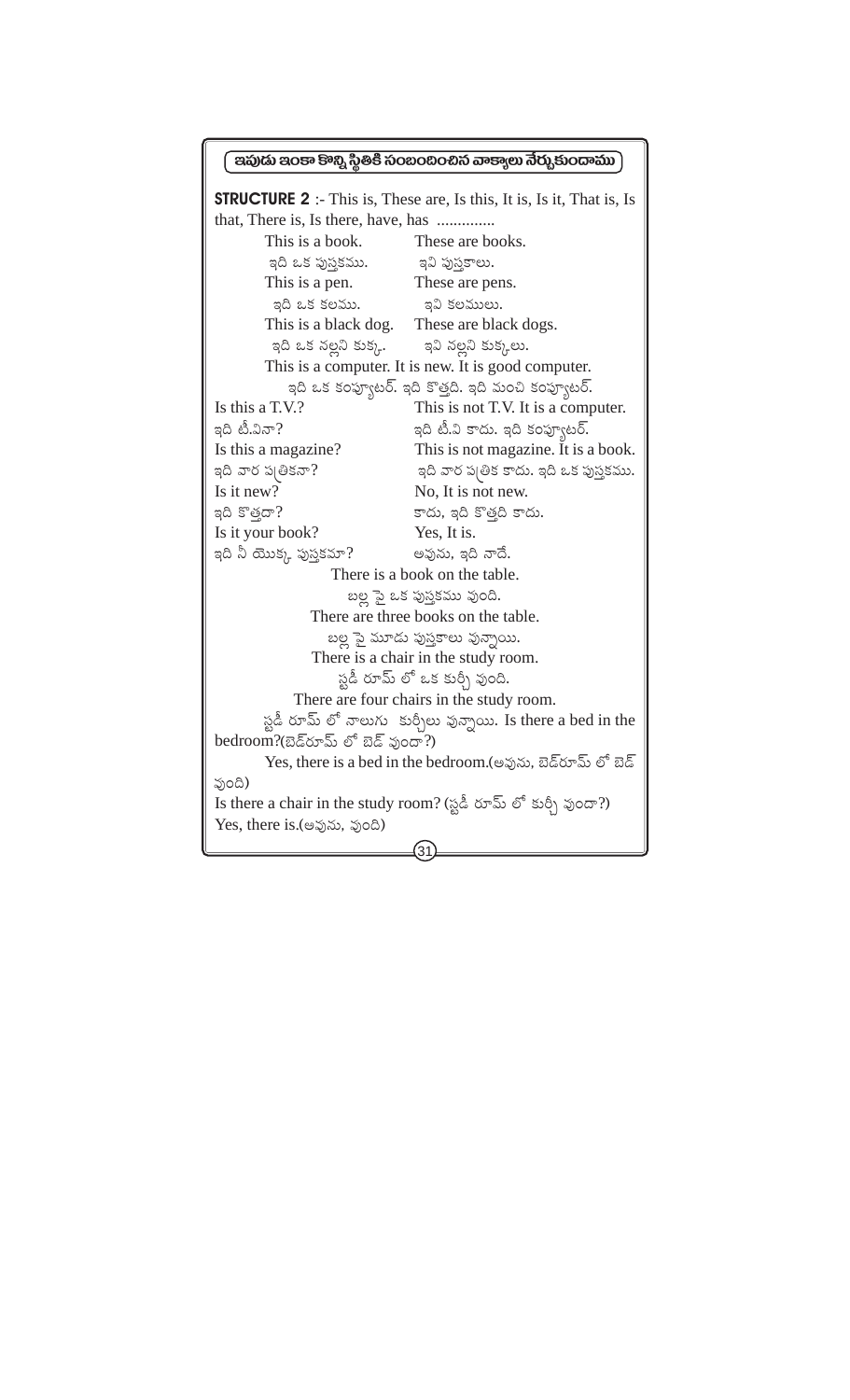## **TENSES FUNCTIONS**

మనము ముందుగానే నేర్చుకున్నాముగా English Language యొక్క Structure S+V+O రూపంలో ఫుంటుందని కాని Tenses Function, Tenses Foundations of Subject+Verb อลิ ย้องร่งออาจีพ. Object a Next Topic లో తీసుకుని Practice చేద్దాము. Okay..

 $V_1$ --- $V_2$ --- $V_3$ 

(take తీసికొనుట - took తీసికొనెను - taken తీసికొని)

1.1 Function :అలవాటుగా లేదా ఇప్పుడు/ఎల్లపుడు జరుగే విషయాల వాటికి ఉపయోగిస్తాము.(తీసికొంటాను, తీసికొంటారు, తీసికొంటాడు, తీసికొంటది)

|                                                                                                                                             |                   |             |                |                      |   |   |   |      |                  |                        | Negative      |   |  |
|---------------------------------------------------------------------------------------------------------------------------------------------|-------------------|-------------|----------------|----------------------|---|---|---|------|------------------|------------------------|---------------|---|--|
|                                                                                                                                             |                   | S           |                | V                    | O |   |   | S    |                  | V                      |               | O |  |
|                                                                                                                                             |                   | I           |                |                      |   |   | I |      |                  |                        |               |   |  |
|                                                                                                                                             |                   | We          |                | $V_1$                |   |   |   | We   |                  | don't V <sub>1</sub>   |               |   |  |
|                                                                                                                                             |                   |             | They           |                      |   |   |   | They |                  |                        |               |   |  |
|                                                                                                                                             |                   |             | You            |                      |   |   |   | You  |                  |                        |               |   |  |
|                                                                                                                                             |                   | He          |                |                      |   |   |   | He   |                  |                        |               |   |  |
|                                                                                                                                             |                   | She         |                |                      |   |   |   | She  |                  |                        |               |   |  |
|                                                                                                                                             |                   | It          |                | $V_1+S$              |   |   |   | It   |                  | doesn't V <sub>1</sub> |               |   |  |
|                                                                                                                                             |                   | Raj         |                | or ES                |   |   |   | Raj  |                  |                        |               |   |  |
|                                                                                                                                             |                   |             | Rani           |                      |   |   |   | Rani |                  |                        |               |   |  |
| ఉದ್:- I take.                                                                                                                               |                   |             |                |                      |   |   |   |      | I don't take.    |                        |               |   |  |
|                                                                                                                                             | He takes.         |             |                |                      |   |   |   |      | He doesn't take. |                        |               |   |  |
|                                                                                                                                             |                   |             |                |                      |   |   |   |      |                  |                        |               |   |  |
| <u>1.2 Function :</u> ఇప్పుడు జరుగుతున్న విషయాల వాటికి ఉపయోగిస్తాము.<br>(తీసికొంటున్నాను, తీసికొంటున్నారు, తీసికొంటున్నావు, తీసికొంటున్నది) |                   |             |                |                      |   |   |   |      |                  |                        |               |   |  |
|                                                                                                                                             |                   |             |                |                      |   |   |   |      |                  |                        |               |   |  |
|                                                                                                                                             |                   | S<br>V<br>O |                |                      | S | V |   | O    |                  |                        |               |   |  |
|                                                                                                                                             | I                 |             |                | am $V_1+$ <i>ing</i> |   |   |   |      |                  | He                     |               |   |  |
|                                                                                                                                             | We<br><b>They</b> |             | are $V_1+$ ing |                      |   |   |   |      |                  | <b>She</b>             |               |   |  |
|                                                                                                                                             |                   |             |                |                      |   |   |   |      | $I_t$            |                        | is $V_1+$ ing |   |  |
|                                                                                                                                             | you               |             |                |                      |   |   |   |      |                  | Raj<br>Rani            |               |   |  |
|                                                                                                                                             |                   |             |                |                      |   |   |   |      |                  |                        |               |   |  |

ఉదా:- I am taking

ఉదా:- He is taking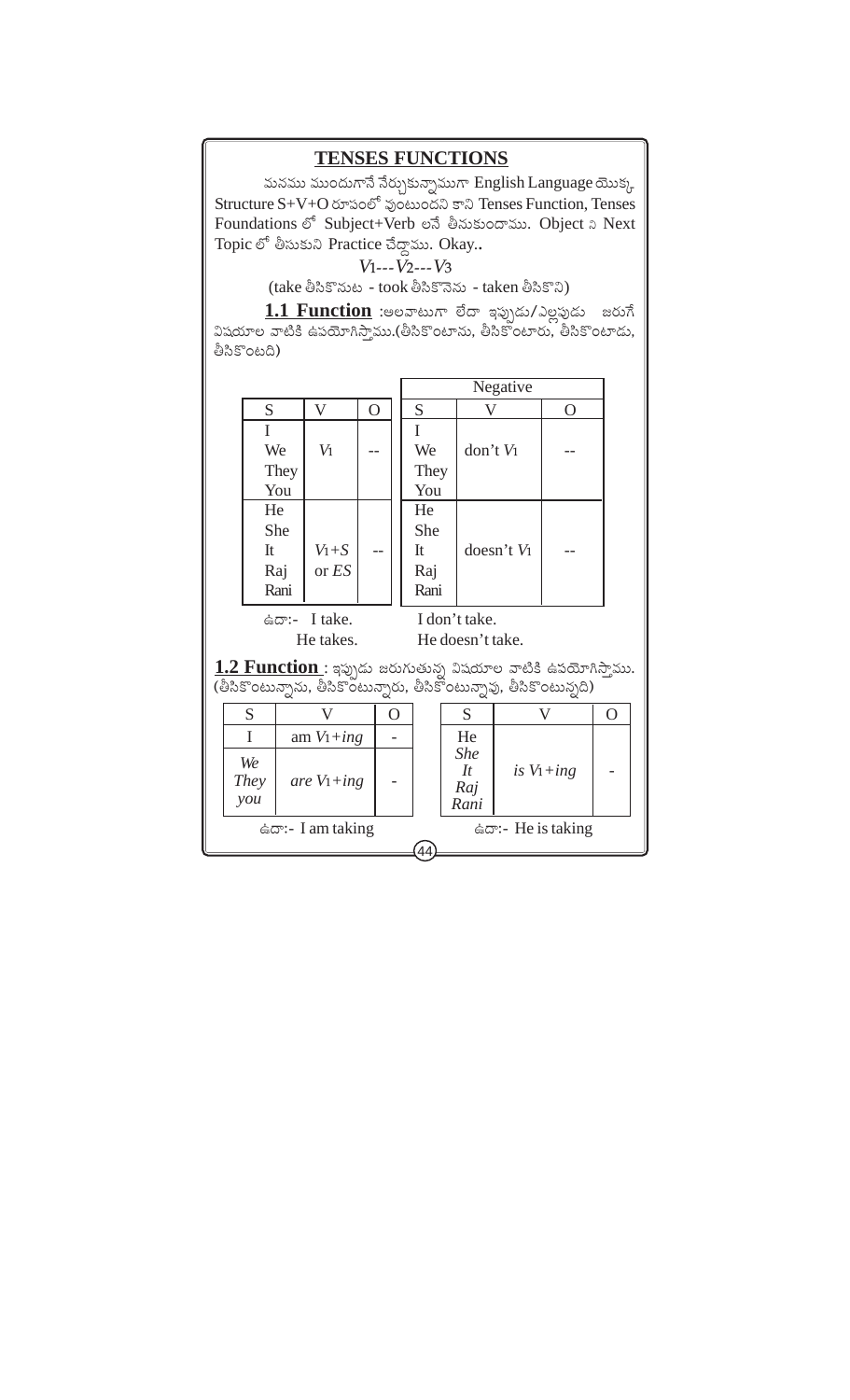### **TENSES FOUNDATIONS**

1.PRESENT TENSE : ( సమ్రత కాలము)

1.1 SIMPLE PRESENT : అలవాటుగా లేదా ఇప్పుడు/ఎల్లపుడు జరిగే విషయాల వాటికి ఉపయోగిస్తాము.(వెళతాను, వెళతారు, వెళతారు, వెళతది)

## 1.1 FOUNDATION : I, WE, THEY, YOU & V1,  $HE$ , SHE, IT  $\frac{8}{3}V_1 + S \propto V_2$

#### (GO-WENT-GONE)

50

అవును.

I go.(నేను వెళతాను)  $We go. (3)$ ము వెళతాము) They  $go.(x \circ \& \exists \& \circ \& \circ \&$ You go.(నీవు వెళతావు) He goes.(అతడు వెళతాడు) She goes.(ఆమె వెళతది) It goes.  $(e \land \exists \forall \& \land)$ 

అవునా?

Do I  $g_0$ ?(నేను వెళతానా?) Do we go?(మేము వెళతామా?) Do they go? (వారు వెళతారా?) Do you go?(నీఫ) వెళతావా?) Does she go?(ಆಮ ವಳತದ್?) Does it go?(అది వెళతదా?)

### కాదు

I don't go.(నేను వెళ్ళను) We don't go.(మేము వెళ్ళము) They don't go.(వారు వెళ్ళరు) You don't go.(నీవు వెళ్ళవు) He doesn't go.(అతడు వెళ్ళడు) She doesn't go.(ఆమె వెళ్ళదు) It doesn't go.(అది వెళ్ళదు)

#### $5^{\circ}$ ದ್?

Don't I go?(నేను వెళ్ళనా?) Don't we go?(మేము వెళ్ళమా?) Don't they go?(వారు వెళ్ళరా?) Don't you go?(నీఫ) వెళ్ళవా?) Does he go?(అతడు వెళతాడా?) Doesn't he go?(అతడు వెళ్ళడా?) Doesn't she go?(ಆಮ ವೆಳ್ಸದ್?) Doesn't it go? (అది వెళ్ళదా?)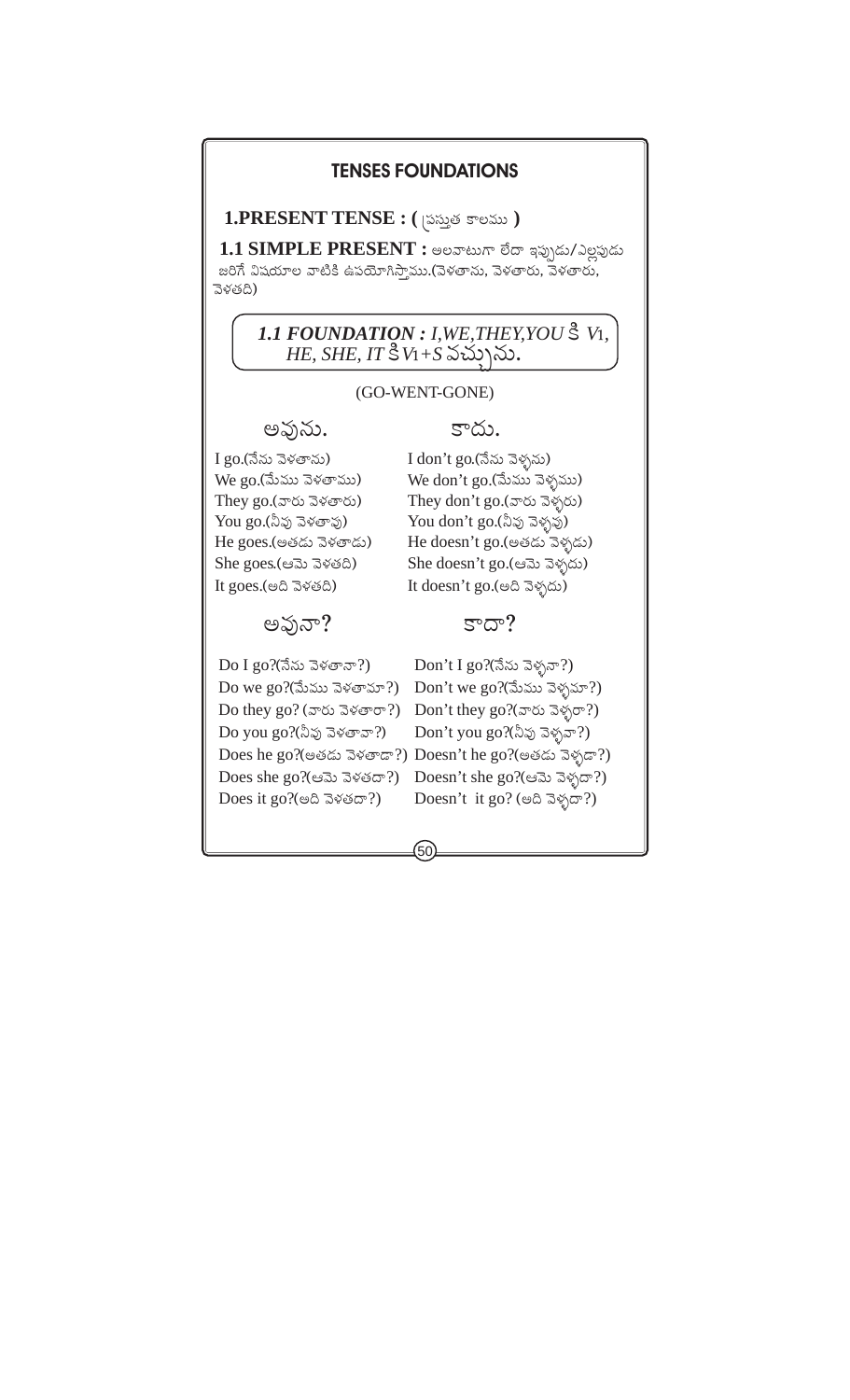# **VOICE**

ఒక వాక్వములో SUBJECT పనిని చేయుచున్నదా? లేదా ఆ పని ఫలితము పొందుతున్నదా? అని తెల్పు VERB యొక్క రూపమును VOICE అంటారు.

VOICE రెండు రకాలు 1. ACTIVE VOICE( ఒక వాక్వము లో SUBJECT ACTIVE గా ఫుండి పనిచేయును.) 2.PASSIVE VOICE ఒక వాక్వము లో SUBJECT మందకోడి గా ఫుండి పనిచేయును.)

ఉదాహరణ: A.V.: I speak english.(నేను ఇంగ్లీష్ మాట్లాడుతాను) P.V. : English is spoken by me.(ఇంగ్లీష్ నా చేత మాట్లడబడును)

ఇచ్చిన ఉదాహరణ లో SUBJECT "I"అనేది ACTIVE( చురుకు) గా ఫుండి మాట్లాడుట అను పని చేసెను. SPOKE అను VERB FORM ACTIVE VOICE లో ఫుందన్నమాట. రెండవ వాక్వములో SUBJECT "ENGLISH" మాట్లాడబడెను అనగా ENGLISH అనే SUBJECT ACTIVE( చురుకు) గా యుండక PASSIVE(మందకోడి) గా ఫుండి మాట్లాడుట అను పని యెక్క ఫలితము పొందెను. అంటే SPOKEN అనే VERB FORM PASSIVE లో ఫుందన్నమాట.

ACTIVE VOICE පංහි Nothing but Tenses ok.A.V.లో 1.1, 1.2, 1.3, 1.4, 2.1, 2.2, 2.3, 2.4, 3.1, 3.2, 3.3, 3.4. JO & ON SO P.V. లో**1.4.,2.4.3.2.,3.4**.వుండవు.

 $66$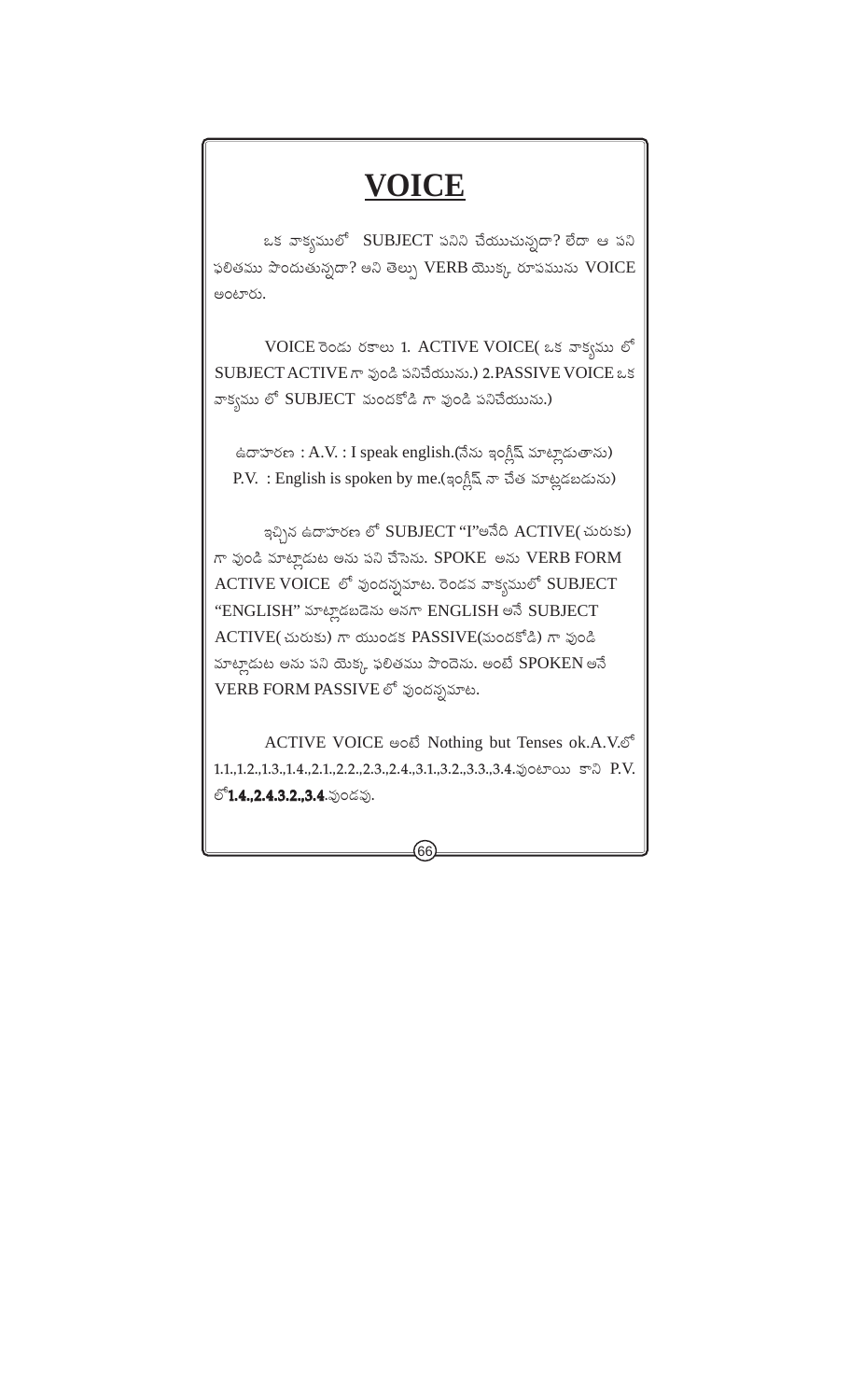## **MODALS**

can, could, may, might will, would, shall, should, must, need, dare and ought  $\infty$  Verbs  $\infty$  Modal Verbs  $\delta$ s Modal Auxilaries అని పిలుసారు. వీనిని Ordinary Verbs ముందు వాడుతారు. Modals wows can, could, may, might, shall, should, will, must మరియు ought పదములు Defective Verbs అనబడును.

Can / Could :----Ability (సామర్థ్యము)-----మన యొక్క సామర్థ్యాన్ని మరియు ఎలాంటి పని అయిన సరే ''చేయగలను'' అనే మాటాడే సమయములో  $\operatorname{Can}$  ఉపయోగిస్తారు, గతములో మనకు వున్న సామర్థ్యాన్ని తలియచేయుటకు Could  $\infty$  ఉపయోగిస్తారు.(We use Can to Express our ability and we use Could to exprss past ability).

**Examples:** I can speak English fluently. నేను ఇంగ్జీష్ లో అనర్గళముగా మాట్లాడగలను.  $\int$  can drive the car నేను కారును నడుపగలను. I can write essays in English. నేను ఇంగ్జీష్లలో వ్యాసాలు |వాయగలను. He can dance అతడు నృత్యము చేయగలడు. I could help them. నేను వారికి పహాయము చేయగలిగాను. Louild convince them నేను వారిని ఒప్పించగలిగాను. They could pass 10th class. వారు పదవ తరగతి పాస్ కాగలిగారు. Kavitha could do homework. కవిత ఇంటిపని చేయగలిగింది.

May / Might :---- Uncertinity(అనిశ్చితి)---- సందేహస్పదమైన మాటలను అనగా అవునో,కాదో అని కొంత అనుమానాన్స్ తెలియచేయుటకు May / Might ను ఉపయోగిస్తారు.(We use may / might to Express our feelings which are doubtful).

**Examples:** She may become a doctor. ఆమె ఒక డాక్టర్ కావచ్చు.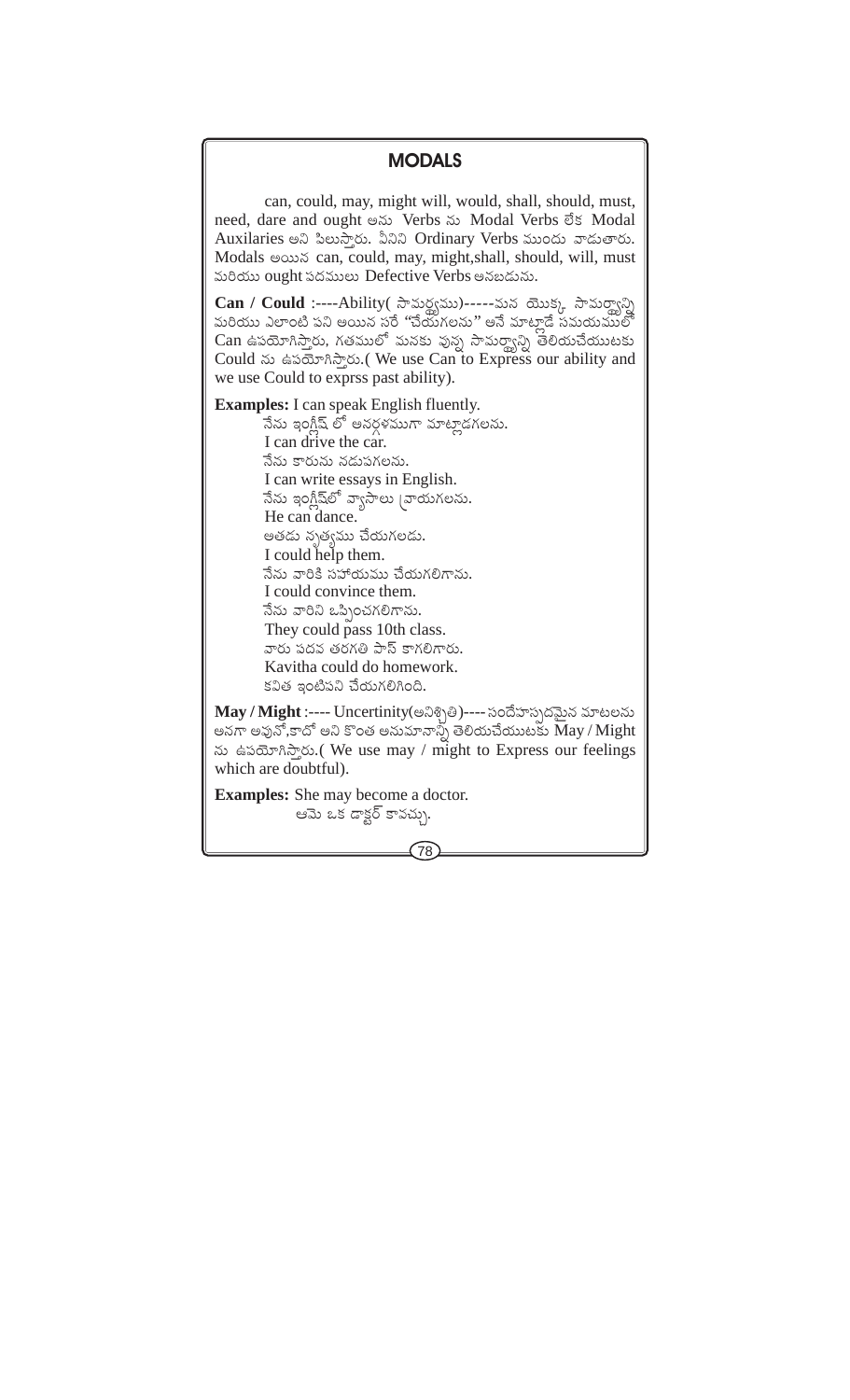# THE CORRECT USE OF SOME PREPOSITIONS

PREPOSITION: PRE( BEFORE) + POSITION( PLACE)

Prepositions are used before nouns and pronouns to indicate the relation between those nouns or pronouns and the rest of the sentence.

1. Confident of (నమ్మకము), Over confident of (అతి నమ్మకము)

1.1 B.S: Are they confident of themselves?

2. Confidence in (విశాసము, నమ్మకము)

1.1 A.V: Do they have a lot of confidence in themself?

3. Capable of (సామర్థముగల)

1.1 B.S: He is capable *of* running that bussiness alone.

4. Capability for (సామర్థ్యము)

1.1 A.V: He has enough capability for running that bussiness.

5. Access to (cocorreso)

1.1 A.V: Does he have an easy access to those ministers?

6. Accessible  $to$  (comes exactly  $\infty$ )

1.1B.S: Are those ministers easily accessible to him?

7.Obedient to (వినయముగా ఫుండటము)

1.1 B.S: We are obedient to our elders.

8.Consist of, Composed of (కల్పిండటము)

1.1 B.S: Our family is consist of six people.

9. Vain of, Proud of (గర్వంగా ఫుండటము)

1.1B.S: Is he vain of his incrediable (unbeleavable) achivements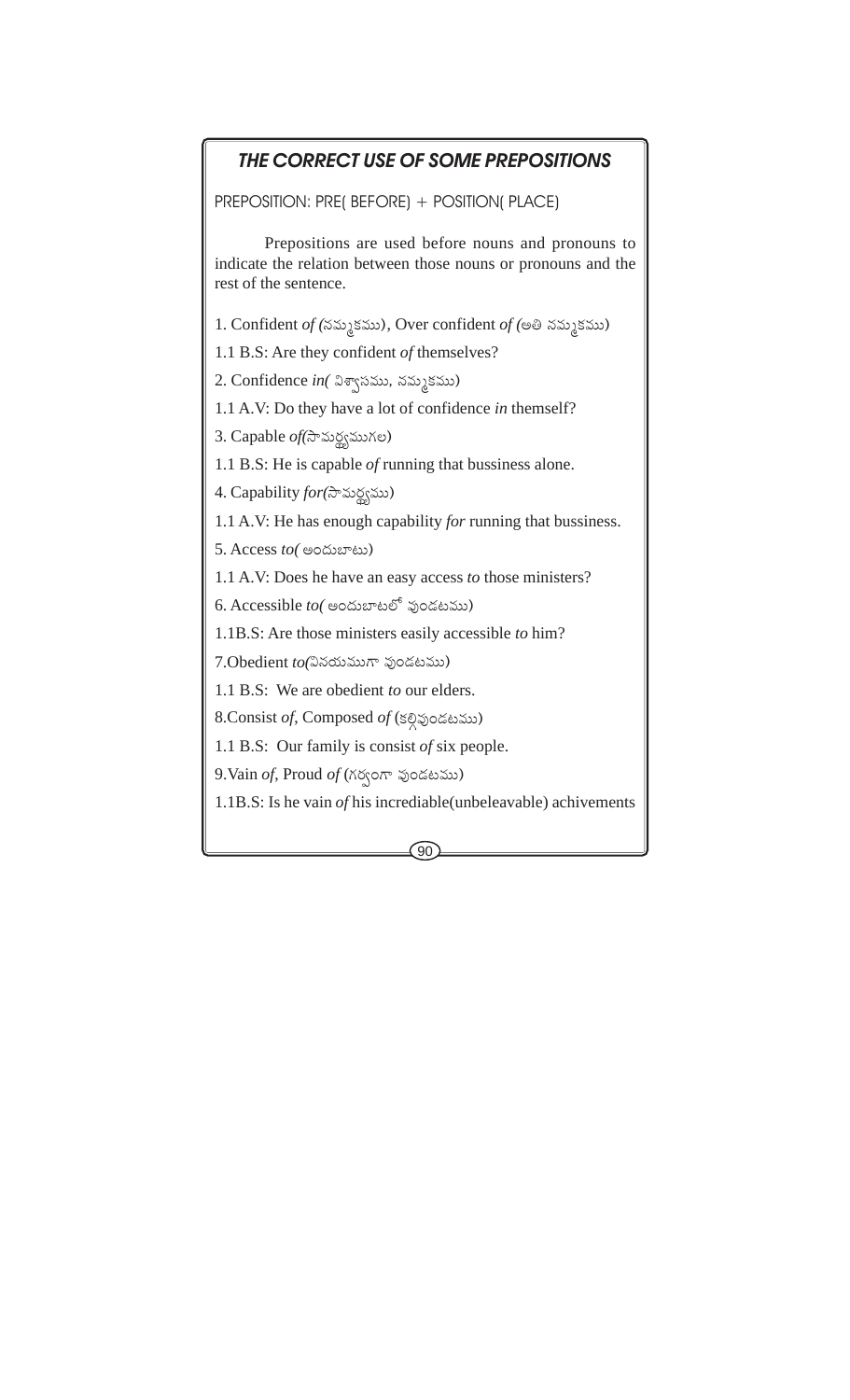#### **DIRECT SPEECH AND INDIRECT SPEECH**

ఒక Speaker యొక్క మాటలను మనము రెండు విదాలుగా Report advastin, 1. Direct Speech 2. Indirect Speech.

 $DIRECT SPECH (D.S):$  ఒకరు చెప్పిన మాటలను ఏలాంటి మార్పు చేయకుండ ఉన్నది ఉన్నట్లుగా మరొకరికి చెప్పడాన్ని Direct Speech ((పత్యక్ష సంబాషణ) అందుదు.

The words which are spoken by somebody are presented as it is (same) is called Direct Speech.

INDIRECT SPEECH  $(I.S)$ : ఒకరు చెప్పిన మాటలను ఉన్నది ఉ న్నట్లుగా గా కుండ మార్పులు, చేర్పులు చేసి మరోకరికి చెప్పడాన్ని Indirect  $\widetilde{\mathrm{Spec}}$ h (పరోక్ష సంభాషణ) అందుదు.

The words which are spoken by somebody are told or presented to same one else by some slight changes is called Indirect Speech. It is also called reported Speech.

#### **Examples:**

Rama sid, "I am very busy now". Rama said that he was very busy then.

He said. "I am unwell". He said that he was unwell.

He said, "I have passed the examination". He said that he had passed the examination.

"I know her address", said Gopi. Gopi said he knows her address.

"English is easy to learn", She said. She said english is/was easy to learn.

He said to me, "What are you doing?" He asked me what i was doing.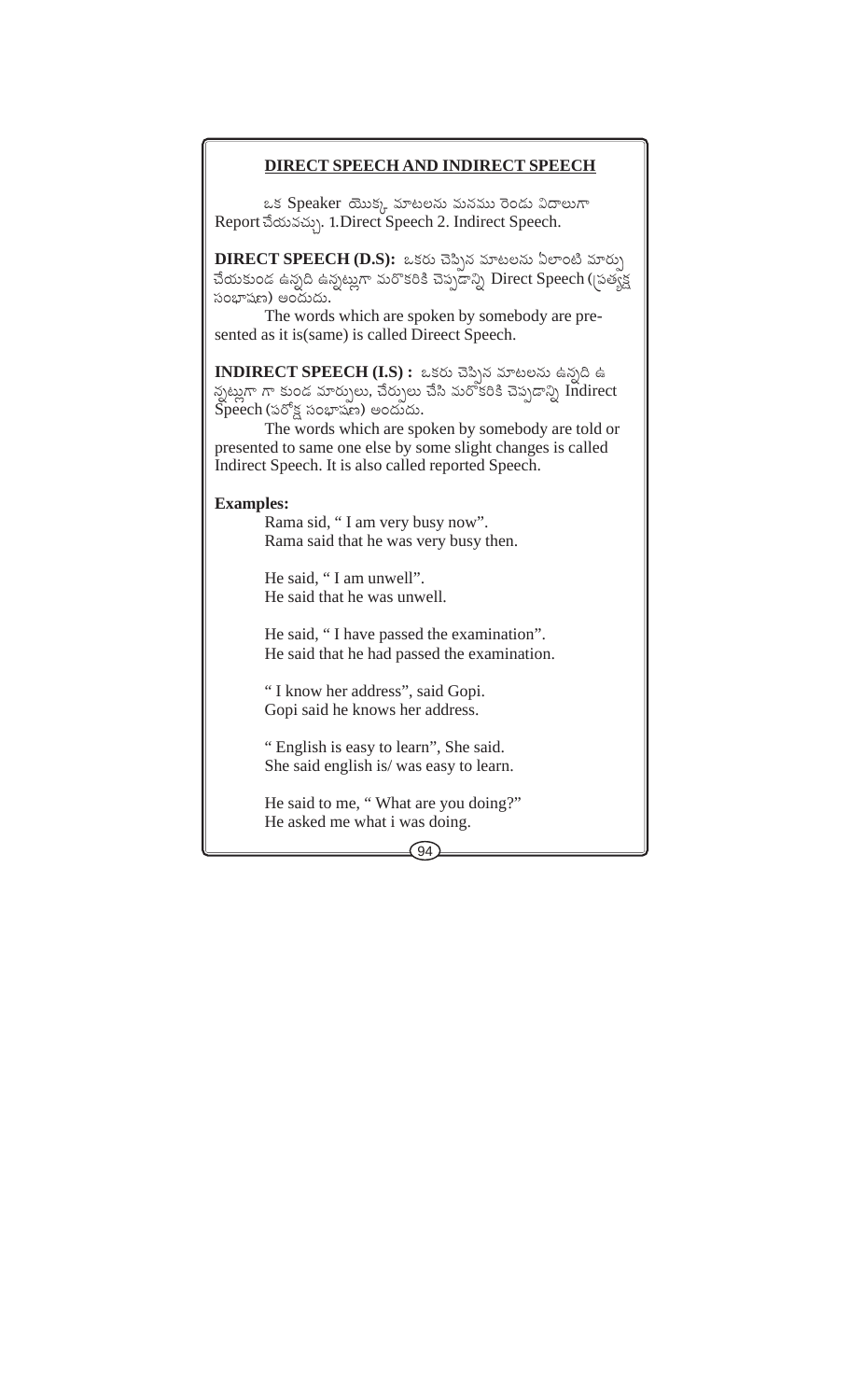# **SYNONYMS**

| Able             |                                                   |
|------------------|---------------------------------------------------|
|                  | $=$ Capable, Clever<br>$=$ to take, to recieve    |
| Accept<br>Advise |                                                   |
|                  | $=$ to inform, to give an opinion                 |
| Appear           | $=$ to come before, to                            |
| Attend           | $=$ at upon, accompany, present                   |
| Attack           | = assail, assault                                 |
| Bear             | $=$ carry, support, produce                       |
| Begin            | $=$ commence, start                               |
| Behave           | $=$ conduct, treat                                |
| Belong           | $=$ Manner, own, possess                          |
| <b>Bless</b>     | $=$ consecrate, make happy                        |
| Calm             | $=$ quiet, silent                                 |
| Care             | $=$ anxiety, pains, heed, charge                  |
| Carry            | $=$ convey, transport                             |
| Capture          | = Chance, opportunity, risk, fortune              |
| Chief            | $=$ Head or principal person, important           |
| Clean            | $=$ pure, neat, tidy                              |
| Concern          | $=$ interest, affair                              |
| Confere          | = admit, own, acknowledge                         |
| Deny             | $=$ reject, disown                                |
| Decay            | $=$ rot, decompose                                |
| Defend           | = protect, suport, help, depend, live on, rely on |
| Devote           | $=$ set a part, worship                           |
| Dupe             | $=$ deceive, cheat                                |
| Easy             | = comfortable, not difficult, moderate            |
| Enough           | $=$ sufficient, adequate                          |
| Effort           | = endeavour, attempt, struggle                    |
| End              | $=$ limit, death                                  |
| Engage           | = order, hire, atract, occupy                     |
| Excite           | $=$ rouse up, stimulate                           |
| <b>Expose</b>    | $=$ disclose, ridicule                            |
| Extent           | $=$ size, reach, compass                          |
| Faint            | $=$ swoon, spiritless                             |
| Fair             | $=$ beautiful, handsome, spotless                 |
|                  |                                                   |
|                  |                                                   |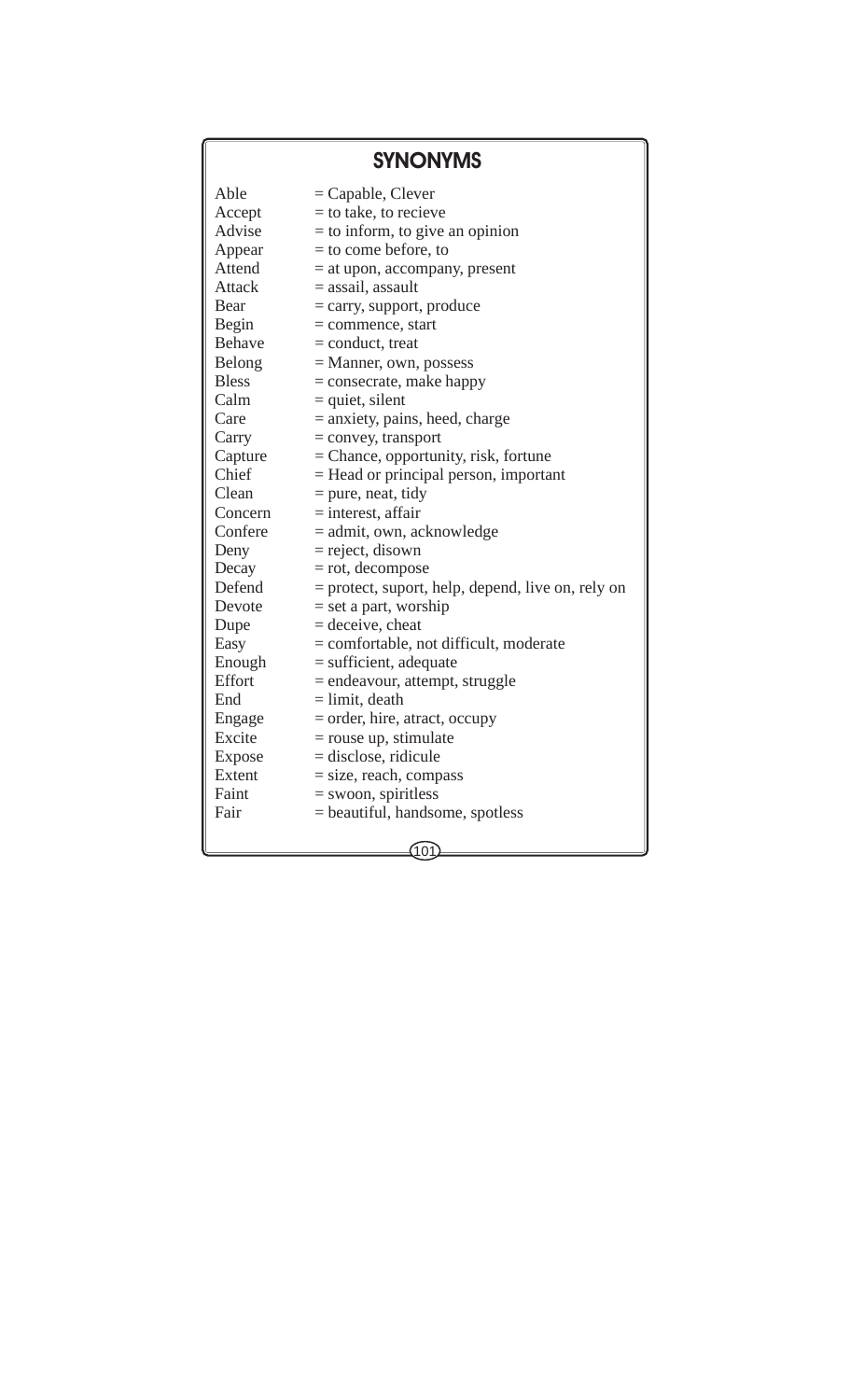# **ANTONYMS**

| Accept         | x Reject                       | Ancient       | x Modern      |  |  |
|----------------|--------------------------------|---------------|---------------|--|--|
| allow          | x Disallow                     | Arrival       | x Departure   |  |  |
| Acquit         | x convict                      | Audible       | x Inaudible   |  |  |
| Attack         | x Defend                       | Affirm        | x Deny        |  |  |
| Ancestor       | x Descendant                   | Ancient       | x Modern      |  |  |
| Allow          | x Disallow                     | Arrival       | x Departure   |  |  |
| <b>Attack</b>  | x Defend                       | Attract       | x Repel       |  |  |
| Advance        | x Recede                       | <b>Belief</b> | x Doubt       |  |  |
| <b>Bold</b>    | x Timid                        | <b>Blunt</b>  | x Sharp       |  |  |
| <b>Bravery</b> | x Cowardice                    | <b>Bright</b> | x Dull        |  |  |
| Care           | x Neglect                      | Carnal        | x Spiritual   |  |  |
| Certain        | x Uncertain                    | Cheap         | x Costly      |  |  |
| Cheerful       | x Gloomy                       | Clean         | x Dirty       |  |  |
| Clear          | x vague                        | Confess       | x Deny        |  |  |
| Compulsory     | x Optional                     | Correct       | x Incorrect   |  |  |
| Create         | x Destoy                       | Creditor      | x Debitor     |  |  |
| Dawn           | x Dusk                         | Deep          | x Shallow     |  |  |
| Decrease       | x Increase                     | Defence       | x Offence     |  |  |
| Democracy      | x Autocracy                    | Encourage     | x Discourage  |  |  |
| Exclude        | x Include                      | Expand        | x Contract    |  |  |
| External       | x Internal                     | False         | x Truth, Fact |  |  |
| Famous         | x Obscure                      | Foreign       | x Native      |  |  |
| Full           | x Empty                        | Fresh         | x Stale       |  |  |
| Gain           | x Loss                         | Gaint         | x Dwarf       |  |  |
| Gather         | x Scatter                      | Guilty        | x Innocent    |  |  |
| Happiness      | x Misery                       | Hate          | x Love        |  |  |
| Heaven         | x Hell                         | High          | x Low         |  |  |
| Honest         | x Dishonest                    | Hope          | x Despair     |  |  |
| Homogeneous    | x Heal<br>x Heterogeneous Hurt |               |               |  |  |
| Imaginary      | x Real                         | Import        | x Export      |  |  |
| <b>Insert</b>  | x Extract                      | Junior        | x Senior      |  |  |
| Just           | x Unjust                       | Knowledge     | x Ignorance   |  |  |
| Kind           | x Cruel                        | Lead          | x Follow      |  |  |
|                |                                | (103)         |               |  |  |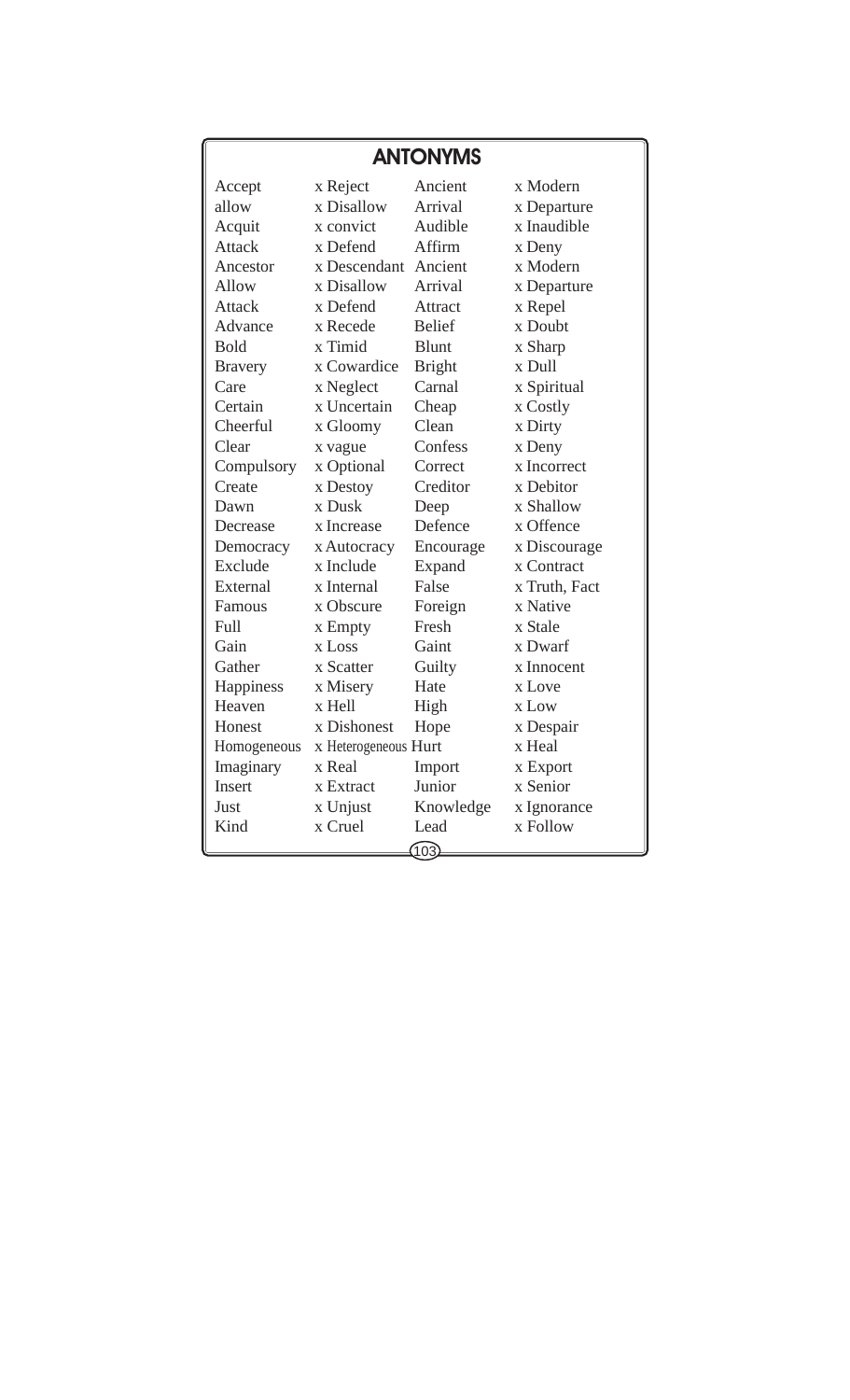## PRONUNCIATION ( မ်းဆ္သ္ၿပီး )

ఇంగ్లీష్ భాష యొక్క స్వభావము బట్టి ఆ భాష ఉచ్చారణ లో కొన్ని |పత్యేక లక్షణాలు గలవు. |కమమగు ఉచ్ఛారణ అలవరుచుకొనుటకు ఆ |పత్యేక విషయాలు (గహింపవలసి యుండును.

ఇంగ్లీష్ భాషలో అచ్చులు(Vowels) 5 అవి  $a,e,i,o,u$  లు కాని అవి 15 వరకు Vowel Sounds (ద్వనులను) ఇస్తాయి. ఇంగ్లీష్ భాషలో హళ్ళులు (Consonants) పున్నాయి. ఇంగ్లీష్ పదములలో ద్వసులను సూచించుటకు అనుగుణమైన అక్షరాలు(Alphabets) లేవు. ఎలా అంటే '' క '' అనె ద్వని నివ్వడానికి  $C, K$  అను రెండు Alphabets ను ఉపయోగిస్తారు, "గ ", "జ" అనే ద్యసులకు G అనే అక్షరాన్ని ఉపయోగిస్తారు. కొన్ని అక్షరాలు(Alphabets) ఒక పదములో ఒక ద్వనిని మంయుక పదములో వేరోక ద్వనిని ఇస్తాయి. ఉదాహరణకు Put (ఫుట్), But (బట్). ఇలాంటి చిక్కులుండుట వల్ల ఇంగ్లీష్ భాష ఉచ్చారణ సరిగా నేర్భుకొనుటకు Phonetic Script అను అక్షర నముదాయము ఉ పయోగపడుచున్నది.

#### ఇంగ్లీష్ ను ఉచ్చారణ చేయు విదానము

మన తెలుగు భాష లో మాదిరిగా ఇంగీష్ భాషలోని పదాలను వేరు వేరుగా చదువవదు.( DON'T SPEAK WORD BY WORD) మరియు పదాల ద్వనులను అనుసంధానము చేసి కలిపి చదువాలి.(CONNECT WORDS TO FROM SOUND GROUP).

**Example:** 

Bob is on the phone.

Sounds like: Baabizan the foun.

ఇంగ్లీష్ భాషలోని పదాలు(words) ఒక పదము(word) తర్వాత ఇంకో పదము(word) ఉచ్చారణ(Pronounce) చేయరాదు. ఏ విదంగా వుంటుందటే ఒక పదము(word) చివర బాగము తర్వాత వచ్చే పదము(word) యొక్క మొదటి బాగము అనుసంధానము(liason or linking) చేసుకోవాలి. ఇఫ్రడు మీరు ఈ పదాలు(words) ఎలా అనుసంధానము(liason) చేయాలో నెర్నుకోందాము.

ఇంగ్జీష్ పదాల(word) అనుసంధానము(liason) 4 సంధర్భాలలో .<br>అవుతాయి. కానీ ఇపుడు ఇక్కడ 3 సంధర్భాలలో అనుసంధానము(liason) గురించి నేర్చుకుందాము.

 $105$